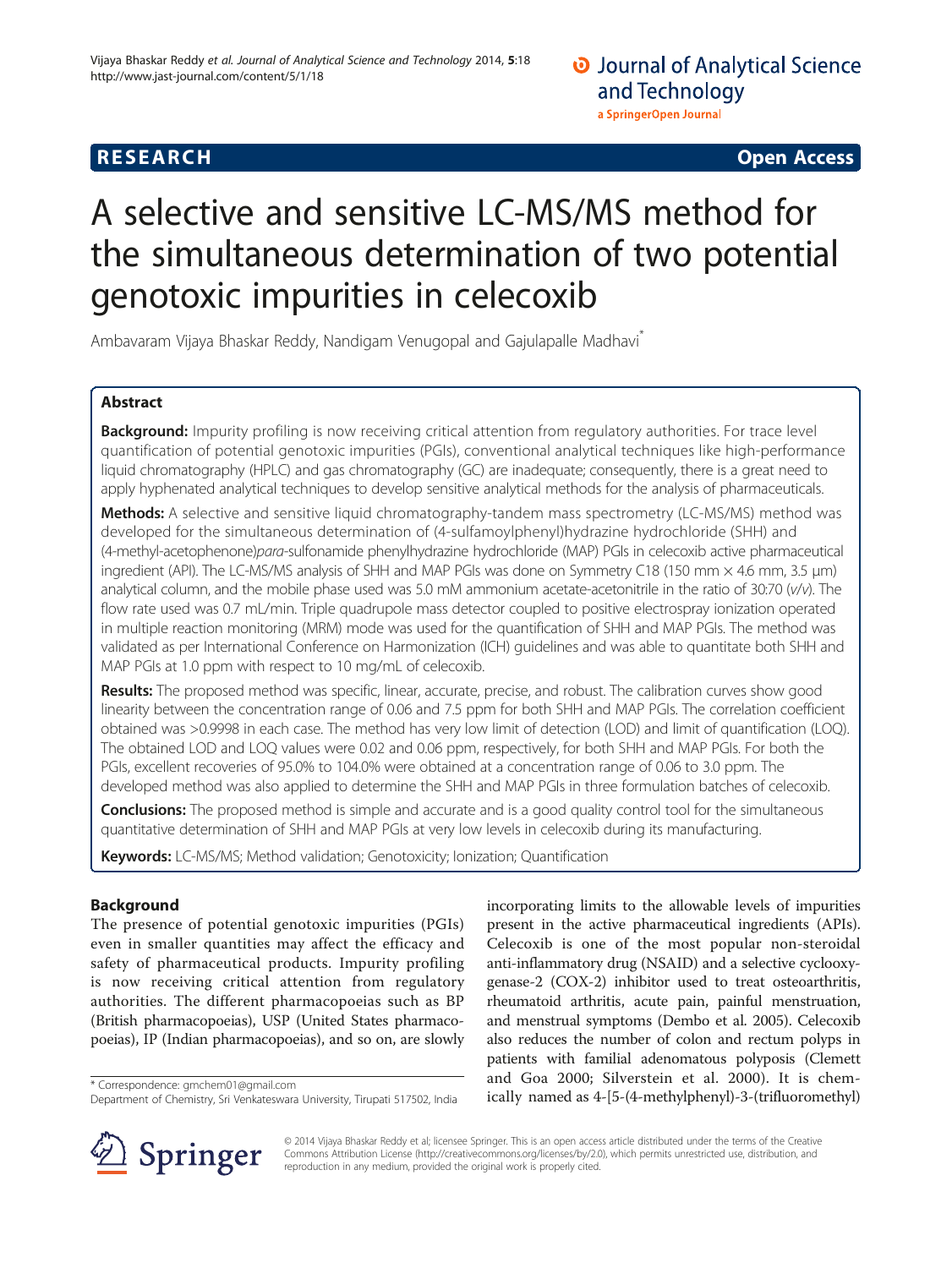pyrazol-1-yl]benzene sulfonamide, and the chemical structure of celecoxib is shown in Figure 1. (4-Sulfamoylphenyl) hydrazine hydrochloride (SHH) and (4-methyl-acetophenone)para-sulfonamide phenylhydrazine hydrochloride (MAP) are the two important key intermediates used in the synthesis of celecoxib, which are identified as PGIs in finished pharmaceutical substances due to their electrophilic functional groups (Ashby and Tennant [1988](#page-7-0); Muller et al. [2006\)](#page-7-0). Several analytical methods have been used to determine celecoxib concentrations in human plasma with various analytical techniques such as highperformance liquid chromatography-UV (HPLC-UV), liquid chromatography-mass spectrometry (LC-MS), and liquid chromatography-tandem mass spectrometry (LC-MS/MS) (Jalalizadeh et al. [2004;](#page-7-0) Zarghi et al. [2006](#page-7-0); Emami et al. [2006;](#page-7-0) Chow et al. [2004;](#page-7-0) Stormer et al. [2003;](#page-7-0) Abdel-Hamid et al. [2001;](#page-7-0) Werner et al. [2002;](#page-7-0) Bräutigam et al. [2001\)](#page-7-0), and few methods have been reported for the determination of impurities in celecoxib using HPLC and LC-MS/MS (Satyanarayana et al. [2004](#page-7-0); Rao et al. [2006](#page-7-0); Jadhav and Shinqare [2005\)](#page-7-0). Ideally, many conventional analytical instruments in pharmaceutical industry such as HPLC with UV detection and GC with flame ionization detector (FID) detection should be employed as the standards in the first attempt for PGIs analysis. However, there are some drawbacks with the abovementioned techniques because HPLC retention times can vary, and some methods are needed to characterize the impurities on line when the



impurity standards are not available (Hsieh and Korfmacher [2006;](#page-7-0) Lee and Kems [1999](#page-7-0)). Therefore, for accurate determination of PGIs at trace levels, the abovementioned techniques are inadequate; consequently, there is a great need to develop better analytical methods for the analysis of such PGIs in pharmaceutical industries. As a result, various kinds of hyphenated chromatographic techniques and methodologies have been explored as useful approaches.

Based on the threshold of toxicological concern (TTC) of 1.5 μg/person/day, the impurity concentration in celecoxib must not exceed 7.5 ppm considering the worst case scenario where 200-mg daily dose of celecoxib is applied. To the best of our knowledge, no analytical method for the simultaneous determination of SHH and MAP PGIs in celecoxib has been reported in the literature. Therefore, in the present study, we have developed a simple LC-MS/ MS method that can quantify two PGIs in celecoxib at permitted levels. The method was validated as per ICH guidelines in terms of limit of detection (LOD), limit of quantification (LOQ), linearity, precision, accuracy, specificity, robustness, and solution stability. The developed method was also applied to determine SHH and MAP PGIs in three formulation batches of celecoxib.

# **Methods**

#### Chemicals and reagents

All chemicals and solvents were of analytical grade. HPLC grade acetonitrile and ammonium acetate were purchased from Merck (Mumbai, India). Formic acid, trifluoroacetic acid, and methanol were obtained in their highest grade from SD fine chemicals limited (Mumbai, India). Reference substances of SHH, MAP, and celecoxib with the highest purity (>99.0) were obtained from Sigma-Aldrich (St. Louis, MA, USA). High-purity Milli-Q water was used with the help of Millipore Milli-Q plus purification system (Bedford, MA, USA).

# Preparation of stock and standard solutions

A stock solution of celecoxib (10 mg/mL) was prepared by dissolving appropriate amount in the methanol. A stock solution of mixture of PGIs (SHH and MAP) at 1.0 mg/mL was also prepared in methanol. The diluted stock solution (0.01 mg/mL) was prepared by diluting 1.0 mL of the 1.0 mg/mL solutions to 100 mL with methanol. Then, 0.1 μg/mL diluted stock solution was prepared by diluting 1.0 mL of 0.01 mg/mL diluted stock solution to 100 mL with methanol. The working standard solution was prepared by weighing accurately 100 mg of celecoxib into 10-mL volumetric flask and made the solution up to the graduation mark after adding 10 μL of 0.1 μg/mL diluted stock solution to give 10 ng/mL and 10 mg/mL of PGIs with respect to celecoxib which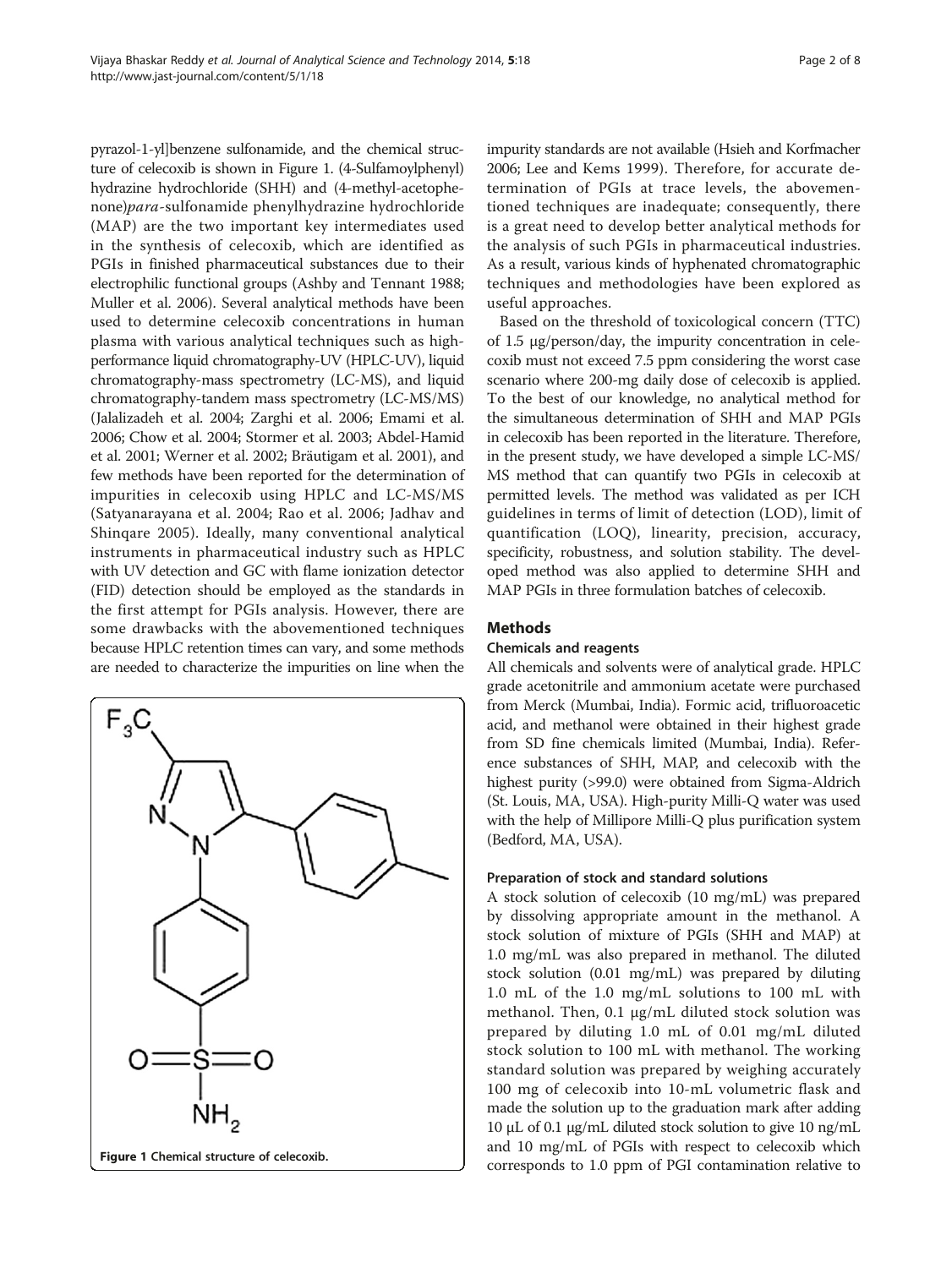the drug substance. The PGI samples for validation at 0.06-, 0.5-, 1.0-, 3.0-, 5.0-, and 7.5-ppm concentrations relative to the drug substance were prepared in the same manner using 0.5 μg/mL of diluted stock solution. The concentration of the standard solutions and samples was optimized to achieve a desired signal-to-noise ratio (S/N) and good peak shape. All the standards were sonicated well and filtered through 0.22-μm membrane filters before the analysis.

#### Chromatographic conditions

All chromatographic experiments were carried out on a HPLC consisting of LC-20AD binary gradient pump, SPD-10AVP UV detector, SIL-10HTC autosampler, and a column oven CTO-10ASVP (Shimadzu, Switzerland) system coupled with MS/MS (Applied Biosystems Sciex API 4000 model, Rotkreuz, Switzerland). The analytical column used was Symmetry C18 (150 mm  $\times$  4.6 mm, 3.5 μm). The mobile phase flow operated in isocratic mode using 5.0 mM ammonium acetate-acetonitrile in the ratio of 30:70  $(v/v)$ . The flow rate of the mobile phase was set at 0.7 mL/min, and the column oven temperature was maintained at 40°C. The injection volume was 10 μL. All the solutions were filtered through 0.22-μm nylon filter before the analysis.

#### Mass spectrometer

The MS/MS system used was an Applied Biosystems Sciex API 4000 triple quadrupole mass spectrometer with electrospray ionization (ESI) probe operated in positive polarity. Multiple reaction monitoring (MRM) mode was selected for the quantification of SHH and MAP PGIs, and the data acquisition and processing were conducted using the Analyst 1.5.1 software. Typical operating conditions were as follows: ion spray voltage 5,500 V, source temperature 410°C, declustering potential (50 and 55 V), entrance potential (10 and 10 V), collision energy (25 and 20 V), respectively, for both SHH and MAP PGIs. The curtain gas flow, ion source gas 1, and ion source gas 2 nebulization pressure were maintained as 25, 30, and 35 psi, respectively. Electrospray ionization in positive MRM mode was used for the quantification of SHH and MAP PGIs at their transition ion pairs of  $m/z$  188.2→99.2 (protonated) and  $m/z$  304.2→209.2 (protonated), respectively. Celecoxib was monitored with its transition ion pair  $m/z$  382.2→214.1 (protonated).

#### Method validation

To demonstrate the feasibility of the newly developed method, validation was performed in relation to specificity, linearity, LOQ, LOD, accuracy, precision, robustness, and solution stability. These parameters were validated in agreement with the ICH guidelines.

The linearity was performed by diluting the impurity stock solution to the required concentrations. The solutions were prepared at six concentration levels between 0.06 to 7.5 ppm for both SHH and MAP PGIs and were subjected to linear regression analysis with the least squares method. Calibration equation obtained from regression analysis was used to calculate the corresponding predicted responses. System precision of the mass spectrometric response was established by injecting six individual preparations of the standard solution. The method precision was evaluated by spiking each analyte and determining the percent relative standard deviation (%RSD). LOD and LOQ were evaluated by considering the impurity concentration that would yield S/N ratios of 3:1 and 10:1, respectively. The precision of LOD and LOQ values were experimentally verified by six injections of standard solutions of the compounds at the determined concentrations. Recoveries of SHH and MAP PGIs in spiked samples were studied at three different concentration levels, viz. 0.06, 1.5, and 3.0 ppm. At each concentration level, three independent sample preparations were injected, and the percentage recoveries were determined by comparing the concentration of the spiked sample obtained with the concentration of the spiking standard. The robustness of the method was evaluated by changing mobile phase flow and column temperature, and the stability of the impurities in the sample solution was evaluated by analyzing spiked sample solution at different time intervals at room temperature.

# Results and discussion

#### Optimization of sample preparation

Sample preparation is an important part in the pharmaceutical impurity analysis, because matrix effects in trace analysis were enlarged, causing loss of sensitivity, abnormal recovery, and analyte instability. Different diluents were evaluated with respect to chromatographic efficiency. Solubility of both celecoxib and impurities were good in methanol. Good response and proper peak shapes were obtained for both the impurities when methanol was used as the diluent. Good recoveries (95.0% to 104.0%) were also observed for both SHH and MAP PGIs when methanol was used as a diluent. Therefore, methanol was employed as the diluent throughout the analysis.

# Column selection and separation

The present method was developed by testing different stationary phases to achieve good separation of the impurity peaks from drug substance peak. It is important to achieve proper separation among the two PGIs and celecoxib, because of similar chemical structure of two PGIs and celecoxib. In order to obtain a short analysis time, various analytical columns like Kromasil C18 150 mm × 4.6 mm, 3.5 μm (Altmann Analytik, Munich, Germany), Hypersil BDS C8 150 mm  $\times$  4.6 mm, 3.5 µm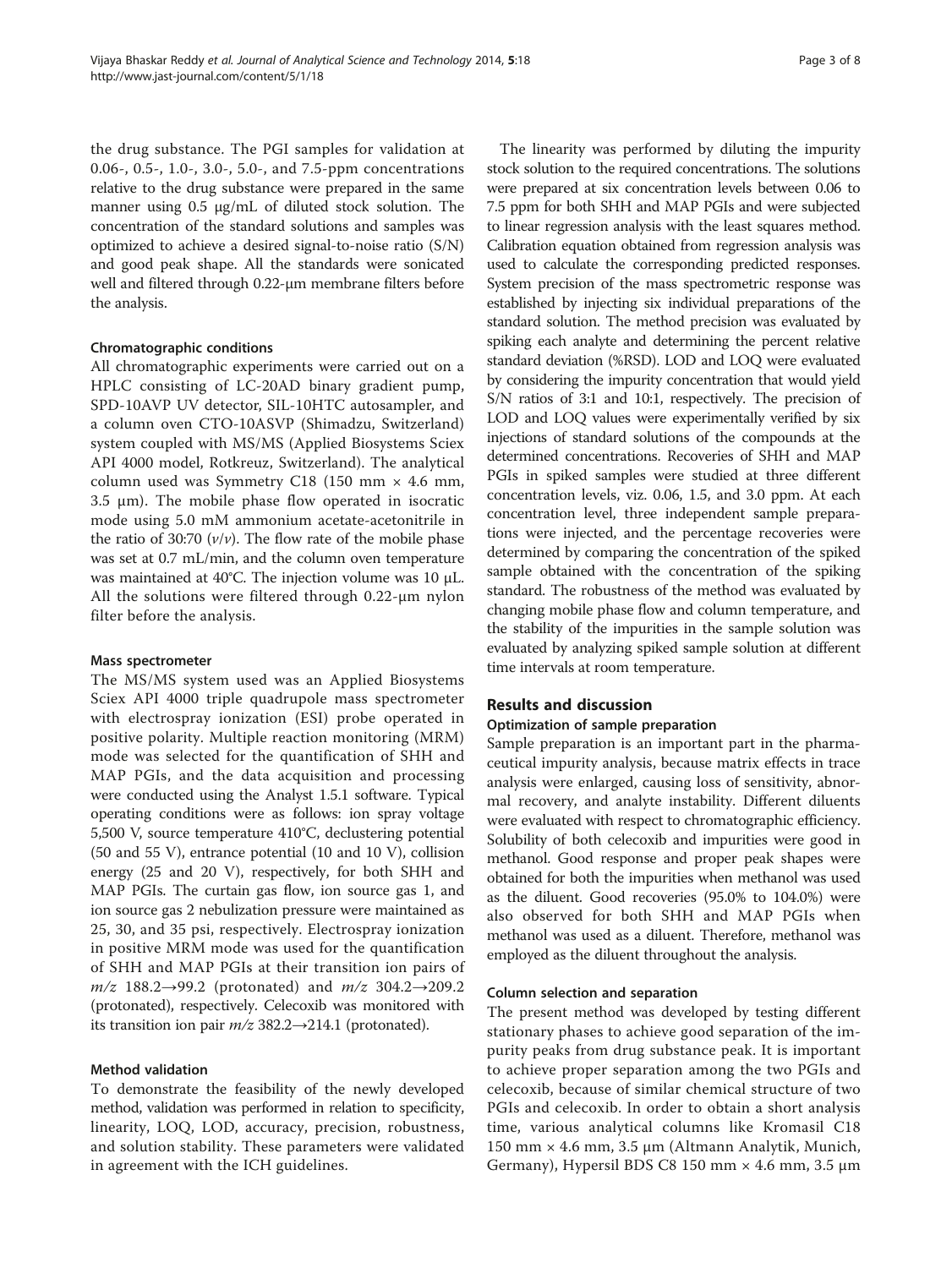<span id="page-3-0"></span>(Altmann Analytik), Symmetry C18 150 mm × 4.6 mm, 3.5 μm (Waters, Milford, MA, USA), and Zorbax Rx C8 150 mm  $\times$  4.6 mm, 3.5 µm (Agilent Technologies, Inc., Santa Clara, CA, USA) were evaluated. The tested columns were checked under the same conditions; with the Kromasil C18 and Zorbax Rx C8 columns, the peaks of impurities were overlapped with celecoxib peak. The resolution between celecoxib and impurities were poor with Hypersil BDS C8 column. On Symmetry C18 column (150 mm  $\times$  4.6 mm, 3.5 µm), the separation and responses for both the impurities and celecoxib were found good. On this column, the analytes were well retained and separated from each other and from the drug substance. This separation is achieved due to polar group technology that 'shields' the silica residual silanol surface from highly basic analytes; this reduced silanol activity for the symmetry column significantly improved the peak shape and resolution. Different compositions of mobile phases using 10 mM ammonium acetate and 5.0 mM ammonium acetate with acetonitrile were tested; finally, good separation and response were observed at a ratio of 5.0 mM ammonium acetate-acetonitrile (30:70,  $v/v$ ). Both isocratic and gradient elution modes were evaluated. Isocratic elution was observed to be more efficient in achieving optimum separation of impurities from each other with respect to drug substance peak. The column was thermostated at 40°C to avoid any shift in retention time. Retention times of SHH and MAP PGIs were observed at 3.08 and 4.02 min, respectively. Peaks were well separated from the drug substance peak (5.79 min).

Table 1 The precision at LOD and LOQ concentrations of SHH and MAP PGIs

| <b>Injection ID</b> | SHH                |                    | MAP                |                    |  |
|---------------------|--------------------|--------------------|--------------------|--------------------|--|
|                     | LOD<br>(peak area) | LOO<br>(peak area) | LOD<br>(peak area) | LOO<br>(peak area) |  |
|                     | 2,196              | 6,280              | 2,496              | 7,109              |  |
| 2                   | 2,094              | 6,300              | 2,344              | 7,350              |  |
| 3                   | 2,173              | 6,351              | 2,342              | 6,973              |  |
| 4                   | 2,085              | 6,240              | 2,349              | 7,300              |  |
| 5                   | 2,210              | 6,190              | 2,488              | 7,246              |  |
| 6                   | 2,090              | 6,250              | 2,371              | 6,920              |  |
| Mean                | 2,141.33           | 6,268.50           | 2,398.66           | 7,149.66           |  |
| Standard deviation  | 57.88              | 55.22              | 73.58              | 177.52             |  |
| %RSD                | 2.70               | 0.88               | 2.94               | 2.48               |  |
| Concentration       | $0.02$ ppm         | $0.06$ ppm         | $0.02$ ppm         | 0.06 ppm           |  |

#### Optimization of MS-MS parameters

Selection of a detection method is also the most important part of pharmaceutical impurity analysis. From the instrument simplicity and availability, first, we have evaluated with HPLC-UV and GC-FID. However, on these techniques sufficient sensitivity for the trace level analysis of SHH and MAP PGIs was not achieved. In view of this, a sensitive and specific mass LC-MS/MS technique in MRM mode was evaluated for the quantification of SHH and MAP PGIs in celecoxib drug substance. Then, the possibility of using electrospray ionization (ESI) source under positive ion detection mode was evaluated during the early stage of

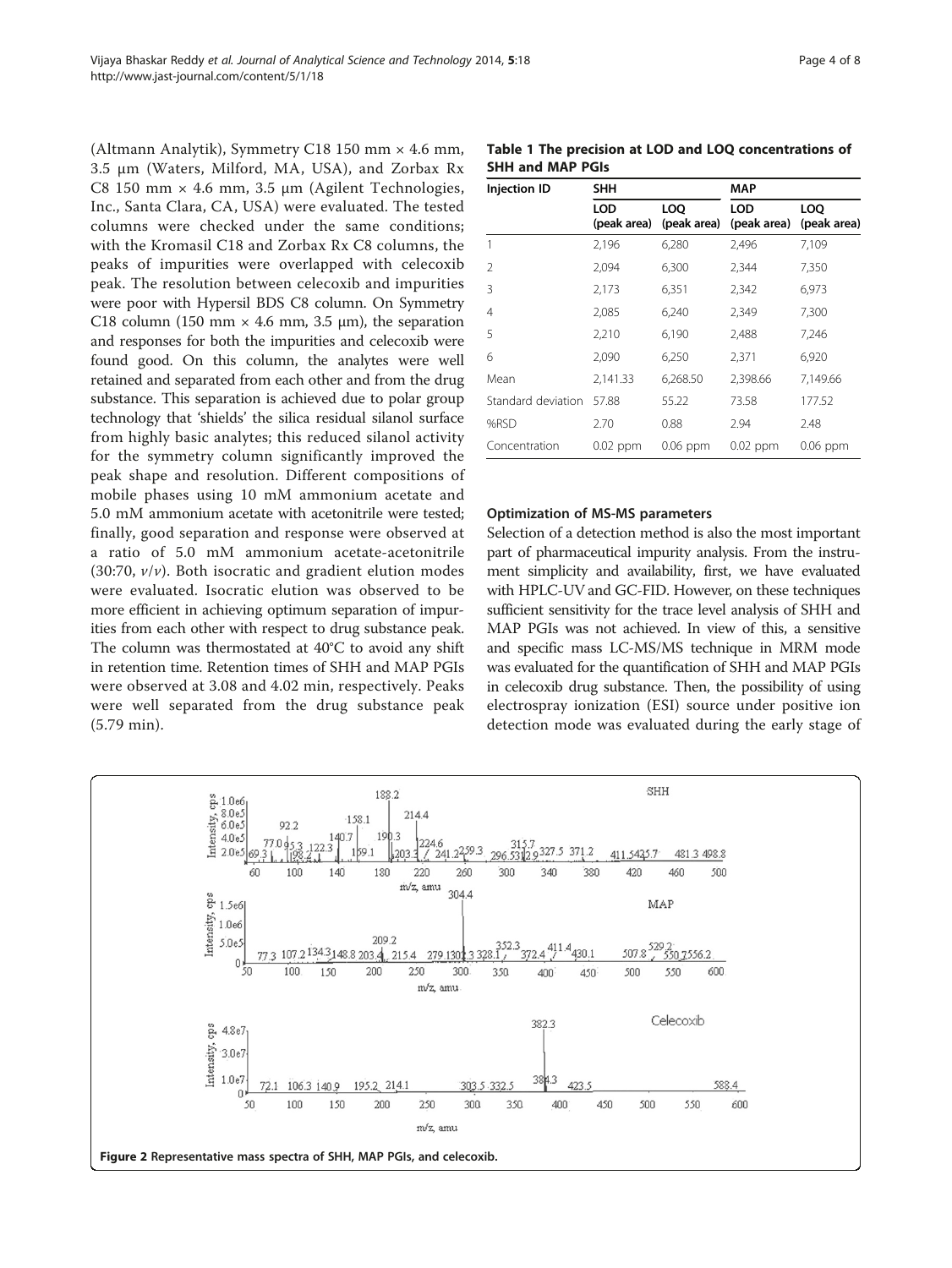<span id="page-4-0"></span>method development. The signal intensity in positive mode was much higher than that in negative mode. Further, the method development was carried out with ESI source operated in positive polarity mode. The ion source parameters were optimized to get proper response. The representative mass spectra of SHH, MAP, and celecoxib are shown in Figure [2](#page-3-0).

#### Method validation

In order to prove that the method is capable of its intended use, the newly developed method for the quantification of SHH and MAP PGIs in celecoxib drug substance was validated according to the international guidelines (Vijaya Bhaskar Reddy et al. [2013](#page-7-0); ICH [2005\)](#page-7-0).

#### Limit of detection and limit of quantification

The method validation was started by injecting 1.0-ppm concentration of individual solutions of SHH and MAP PGIs of each with respect to the drug substance concentration of 10 mg/mL and determining their S/N ratios. Now, to evaluate LOD and LOQ values, their concentrations were reduced sequentially such that they yield S/N ratios as 3:1 and 10:1, respectively. Each predicted concentration was verified for their precision by preparing the solutions at predicted concentrations and injected each solution six times for analyses. The LOD and LOQ values calculated form S/N ratio was found to be 0.02 and 0.06 ppm, respectively. It is noteworthy that the LOD values for both the impurities were below the required concentration limit (7.5 ppm) for PGIs in celecoxib (Table [1](#page-3-0)).

#### Linearity

By MRM, the linearity of SHH and MAP PGIs was satisfactorily demonstrated with a six-point calibration graph between 0.06 and 7.5 ppm with respect to a sample concentration of 10 mg/mL. The calibration curves were produced by plotting the average of triplicate PGI

| Table 2 Intra-day and inter-day precision of SHH and |  |
|------------------------------------------------------|--|
| <b>MAP PGIs at 1.0-ppm concentration</b>             |  |

| <b>Injection ID</b> | SHH (peak area) |           | MAP (peak area) |           |
|---------------------|-----------------|-----------|-----------------|-----------|
|                     | Intra-day       | Inter-day | Intra-day       | Inter-day |
| 1                   | 101.680         | 101.680   | 113,540         | 113,540   |
| $\mathcal{L}$       | 104.534         | 102.641   | 113,471         | 108,618   |
| 3                   | 103,820         | 101.950   | 109.346         | 116.864   |
| 4                   | 99.495          | 102.700   | 108,510         | 112,951   |
| 5                   | 102,350         | 102,681   | 114,570         | 113,470   |
| 6                   | 103.554         | 103.987   | 109,500         | 108,650   |
| Standard deviation  | 1.826.69        | 801.93    | 252.78          | 3,194.58  |
| %RSD                | 1.78            | 0.78      | 2.37            | 2.84      |



injections against the concentration expressed in percentage. The slope, intercept, and correlation coefficient values were derived from linear least squares regression analysis. The correlation coefficient obtained in each case was >0.9998. The corresponding linearity data is presented in Figure 3. The results indicated that an excellent correlation existed between the peak areas and the concentrations of impurities.

#### Precision

The precision of the method was evaluated at two levels, viz. repeatability and intermediate precision. Repeatability was checked by calculating the %RSD of six replicate determinations by injecting six freshly prepared solutions containing 1.0 ppm each of the mixture of impurities on the same day. The same experiments were done on six different days to evaluate the intermediate precision.

# Table 3 The recovery data of SHH and MAP PGIs at three different concentrations

| Parameter                        | <b>SHH</b> | MAP   |
|----------------------------------|------------|-------|
| Accuracy at LOQ level $(n = 3)$  |            |       |
| Amount added (ppm)               | 0.06       | 0.06  |
| Amount recovered (ppm)           | 0.057      | 0.059 |
| %recovery                        | 95.3       | 98.6  |
| %RSD                             | 1.95       | 1.84  |
| Accuracy at 100% level $(n = 3)$ |            |       |
| Amount added (ppm)               | 1.5        | 1.5   |
| Amount recovered (ppm)           | 1.479      | 1.521 |
| %recovery                        | 98.6       | 101.4 |
| %RSD                             | 1.95       | 1.84  |
| Accuracy at 150% level $(n = 3)$ |            |       |
| Amount added (ppm)               | 3.0        | 3.0   |
| Amount recovered (ppm)           | 3.102      | 3.108 |
| %recovery                        | 103.4      | 103.6 |
| %RSD                             | 1.21       | 1.44  |

n, number of determinations.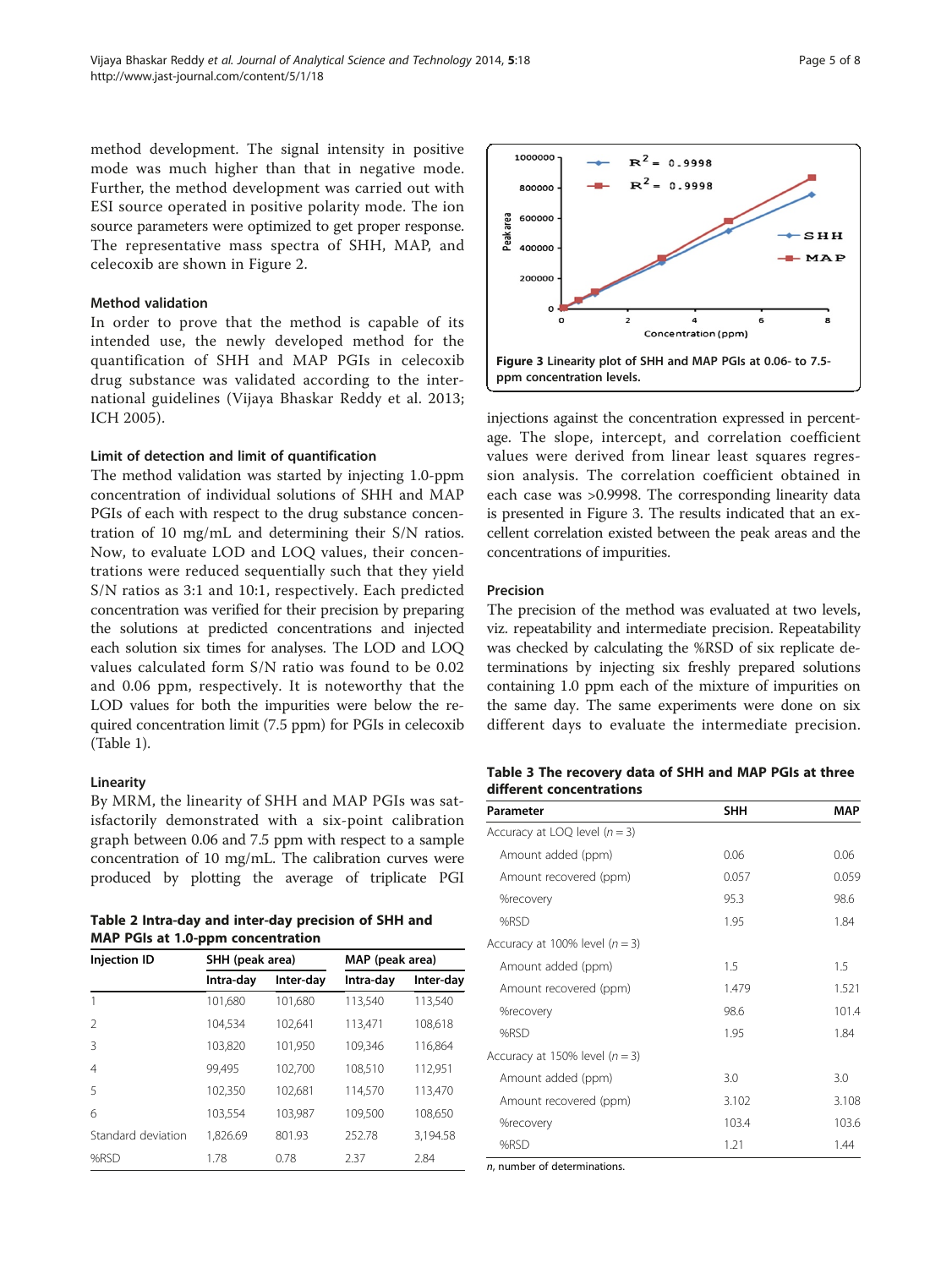<span id="page-5-0"></span>

As reported in Table [2](#page-4-0), %RSD values were lower than 3.0% for both the impurities; this confirmed an adequate precision of the developed method.

# Accuracy and specificity studies

When three pure and formulation sample solutions of 10 mg/mL of celecoxib were injected, impurities were not at all detected in them. Hence, recovery studies by the standard addition method were performed to evaluate accuracy and specificity. Accordingly, the accuracy of the method was determined by spiking at (LOQ) 0.06-, 1.5-, and 3.0-ppm concentrations separately to three batches of pure and formulation solutions of celecoxib (10 mg/mL). Each determination was carried out three times. The recovery data is presented in Table [3,](#page-4-0) and the corresponding chromatogram is shown in Figure 4. Satisfactory recoveries of 95.3% to 98.6% for 0.06 ppm, 98.6% to 101.4% for 1.5 ppm, and 103.4% to 103.6% for

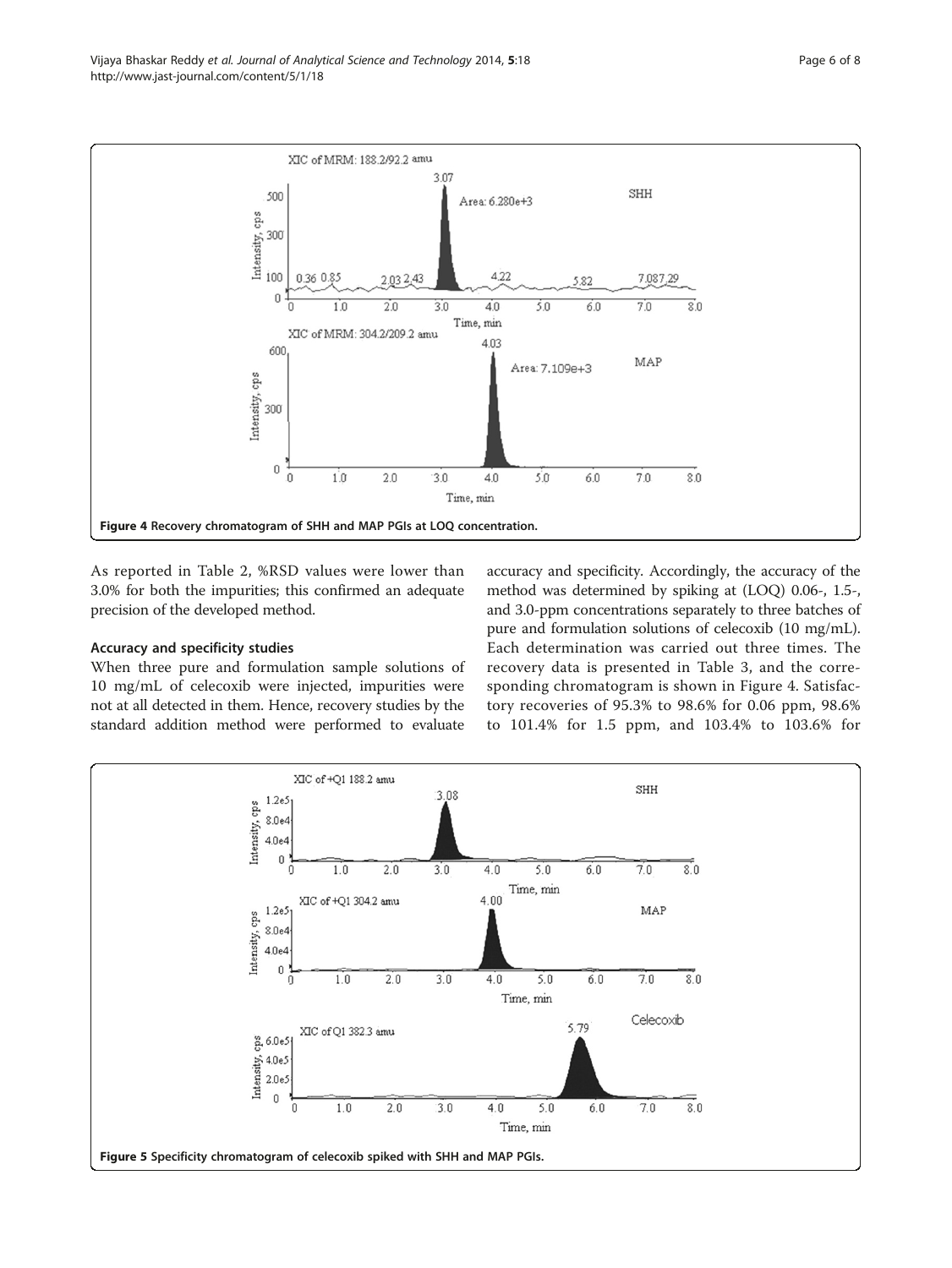

3.0 ppm were obtained. At such low concentrations, these recoveries and %RSDs were satisfactory. The specificity of the method was established by injecting blank celecoxib (tablet) solution and celecoxib spiked with two PGIs. It was observed that the common excipients used in the tablets were not interfered at the retention times of any PGIs and drug substance. The corresponding specificity chromatogram is shown in Figure [5](#page-5-0). The developed method was also successfully applied for the determination of SHH and MAP PGIs in three different batches of celecoxib. In two batches, the PGIs were not detected. In one of the batches of celecoxib, only MAP was observed; however, its concentration was below the specification. The corresponding chromatogram is shown in Figure 6.

| Table 4 Robustness data of SHH and MAP PGIs at LOD |  |  |
|----------------------------------------------------|--|--|
| and LOO concentrations                             |  |  |

| Parameter                    | Actual | Low  | High |
|------------------------------|--------|------|------|
| Flow variation               | 0.7    | 0.63 | 0.77 |
| Column oven temperature (°C) | 40     | 38   | 42   |
| <b>SHH</b>                   |        |      |      |
| %RSD at LOD                  | 1.37   | 1.34 | 1.76 |
| %RSD at LOO                  | 1.42   | 1.78 | 2.04 |
| MAP                          |        |      |      |
| %RSD at LOD                  | 0.68   | 1.42 | 0.74 |
| %RSD at LOO                  | 2.14   | 1.63 | 1.91 |

#### Robustness

The robustness of the method was studied with deliberate modifications in the flow rate of the mobile phase and the column temperature. The optimized flow rate of the mobile phase was 0.7 mL/min, and the same was altered by 10% of its flow, i.e., from 0.63 to 0.77 mL/min. The effect of column temperature on resolution was studied at 38°C and 42°C (altered by 2°C). However, the mobile phase components were held constant as described above. As reported in Table 4, the %RSD in both the cases does not exceeded 3.0%, which demonstrates the robustness of the method.

#### Solution stability

Stability of SHH and MAP PGIs in methanol was checked by keeping them in an autosampler and observing the variations in their peak areas. From the stability results, we found that SHH and MAP were stable up to 48 h. The corresponding data is presented in Table 5.

| Table 5 Solution stability data of SHH and MAP PGIs at |  |  |  |
|--------------------------------------------------------|--|--|--|
| <b>LOQ concentration</b>                               |  |  |  |

| Parameter                       | <b>SHH</b>     | <b>MAP</b>     |  |
|---------------------------------|----------------|----------------|--|
| Solution stability              |                |                |  |
| Theoretical concentration (ppm) | 0.06           | 0.06           |  |
| Percent recovery $(n=3)$        |                |                |  |
| At $0h$                         | $98.2 + 0.94$  | $96.2 + 1.24$  |  |
| At 12 h                         | $101.4 + 1.13$ | $95.6 + 0.91$  |  |
| At 24 h                         | $102.6 + 0.82$ | $96.4 + 0.88$  |  |
| At 48 h                         | $99.8 + 1.45$  | $100.4 + 1.36$ |  |

n, number of determinations.